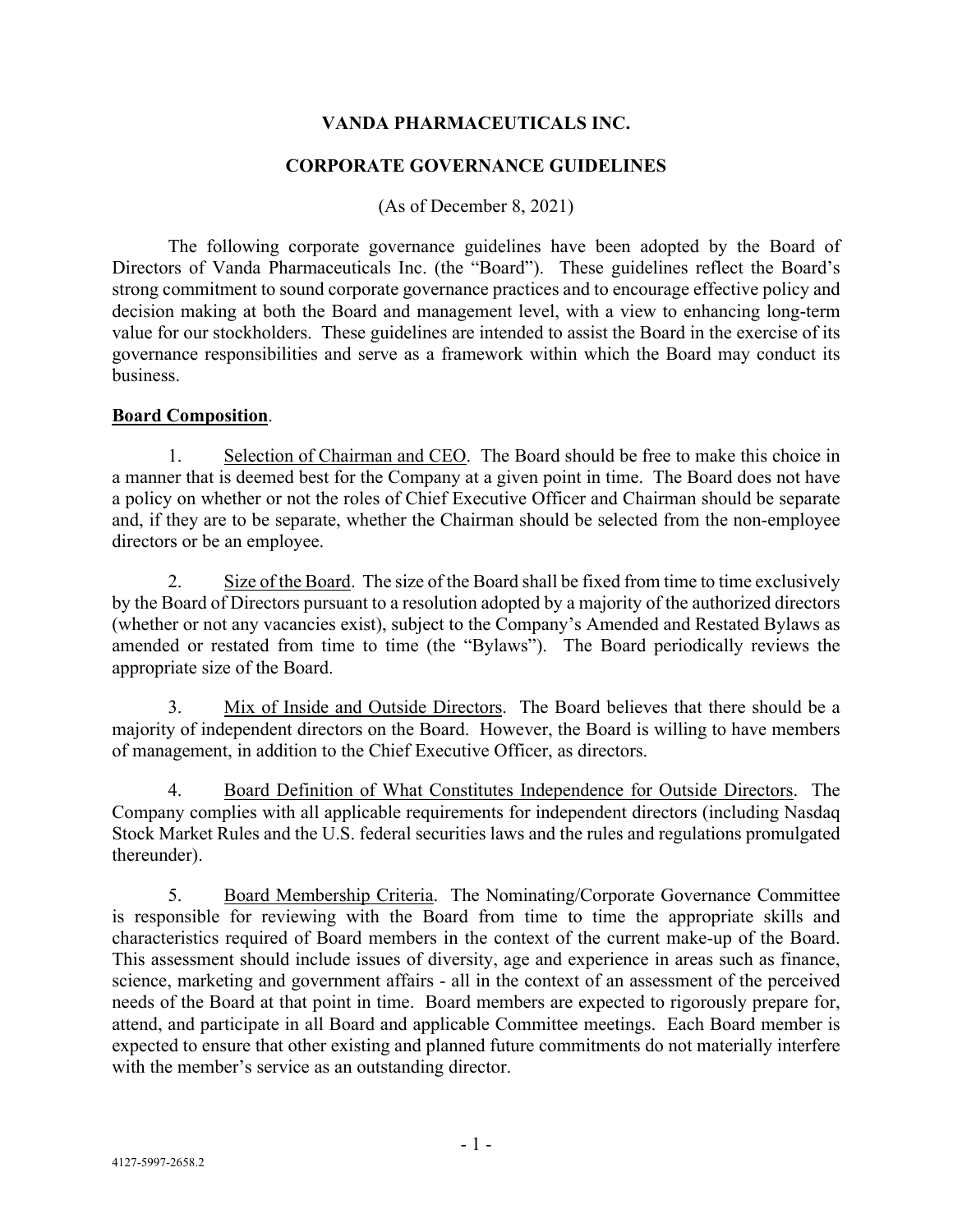6. Selection of New Director Candidates. The Board should be responsible for selecting its own members to fill vacancies between stockholder elections, to the extent permitted by the Bylaws. The Board delegates the screening process involved to the Nominating/Corporate Governance Committee.

7. Simultaneous Service on Other Boards or Committees. The Company expects its directors to be willing and able to devote sufficient time and attention to carrying out their Board responsibilities effectively. Although the Board acknowledges the value of having directors with significant experience in other businesses and activities, the Board understands as well that effective service requires substantial commitment. However, the Board recognizes that the demands of other business activities vary substantially. The Board therefore does not consider it necessary to impose specific limits on such activities so long as directors are sufficiently attentive and available to fulfill their duties to the Company, and so long as directors comply at all times with our conflict of interest policies. Each director should inform the Nominating/Corporate Governance Committee of any other public company boards on which they serve, including board committees. The Nominating/Corporate Governance Committee will consider that outside service when reviewing Board and committee composition.

8. Directors Who Change Their Present Job Responsibility. The Board does not believe that directors who retire or change from the position they held when they came on the Board should necessarily leave the Board. There should, however, be an opportunity for the Board, via the Nominating/Corporate Governance Committee, to review the continued appropriateness of Board membership under these circumstances, it being understood that the ability to remove Board members shall be subject to the provisions of the Bylaws and the Company's Amended and Restated Certificate of Incorporation, as amended or restated from time to time.

9. Director Orientation and Continuing Education. The Company will establish or sponsor director attendance at appropriate director orientation and continuing education programs.

10. Term Limits. The Board does not believe it should establish term limits other than any class distinctions set forth in the Company's Amended and Restated Certificate of Incorporation. While term limits could help ensure that there are fresh ideas and viewpoints available to the Board, they hold the disadvantage of losing the contribution of directors who over time have developed increasing insight into the Company and its operations and therefore provide an increasing contribution to the Board as a whole.

11. Board Compensation Review. It is appropriate for the management of the Company to report from time to time to the Compensation Committee on the status of Board compensation in relation to other U.S. companies. Changes in Board compensation, if any, should come at the suggestion of the Compensation Committee, but with full discussion and concurrence by the Board and, to the extent required by applicable laws, rules or regulations (including the Delaware General Corporation Law, the applicable rules and regulations promulgated by the Securities and Exchange Commission and the applicable rules and regulations of the Nasdaq National Market), with the approval of the company's stockholders.

12. Board Confidentiality and Communications. Consistent with their fiduciary duties, directors shall maintain the confidentiality of any non-public information received in their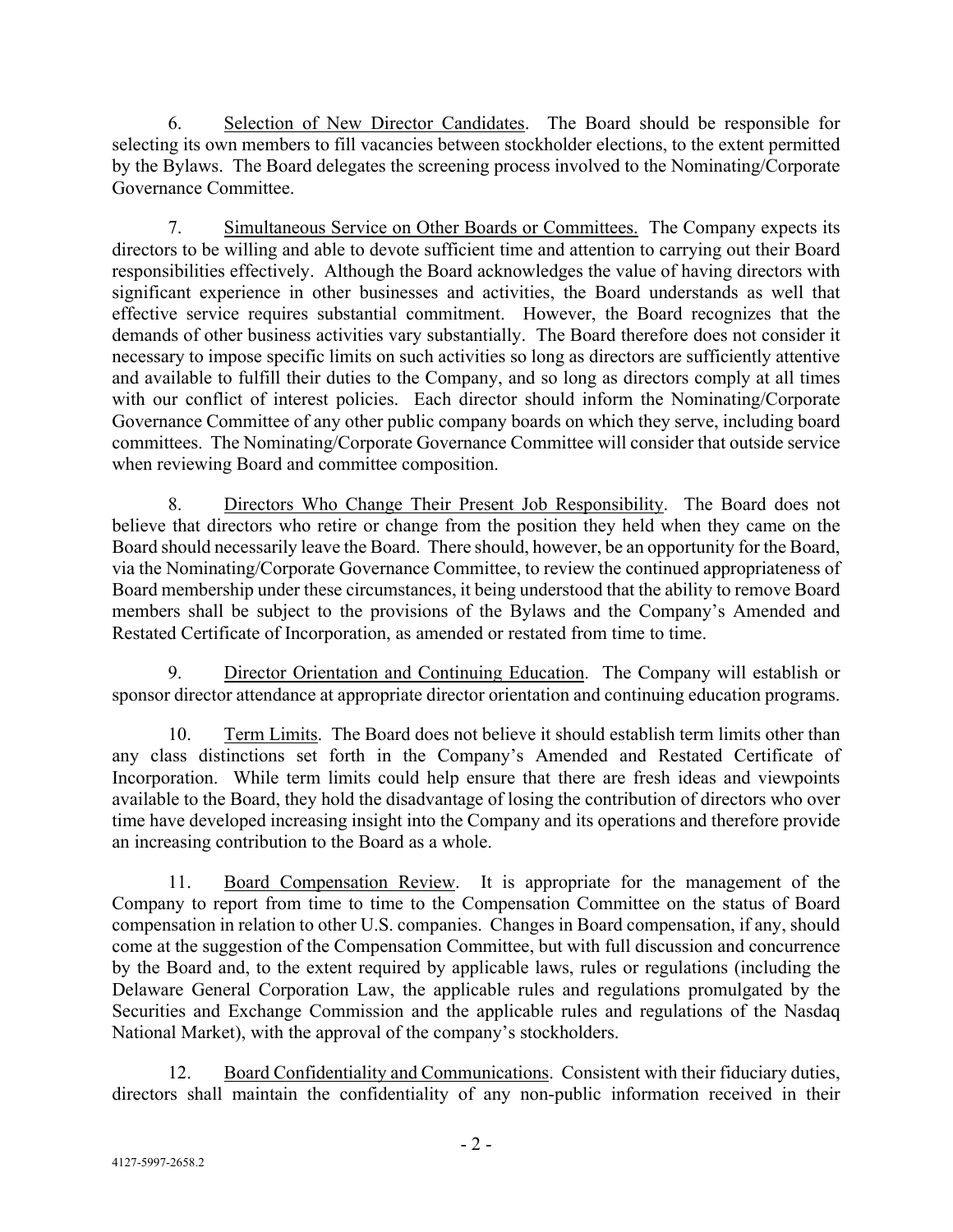capacities as directors, including Board and Board committee communications, discussions and materials. In addition, directors shall not speak with the media or consent to an interview regarding the Company without receiving prior approval from the Company's communications team.

13. Majority Voting; Advance Resignation as Prerequisite to Director Nomination. In accordance with the Bylaws, except in a contested election, a nominee must receive a majority of votes cast, as defined in the Bylaws, in order to be elected or reelected to the Board. The Board expects a director to tender his or her resignation if he or she fails to receive the required number of votes. The Board shall nominate for election or reelection as director only candidates who have tendered, in advance of such nomination, an irrevocable, conditional resignation that will be effective only upon both (i) the failure to receive the required vote at the next stockholders' meeting at which they face reelection and (ii) Board acceptance of such resignation. In addition, the Board shall fill director vacancies and new directorships only with candidates who agree to tender, promptly following their appointment to the Board, the same form of resignation tendered by other directors in accordance with this Board guideline.

If an incumbent director fails to receive the required vote for reelection, the Nominating/Corporate Governance Committee will act on an expedited basis to determine whether to accept the director's irrevocable, conditional resignation, and it will submit such recommendation for prompt consideration by the Board. The Board expects the director whose resignation is under consideration to abstain from participating in any decision regarding that resignation. The Nominating/Corporate Governance Committee and the Board may consider any factors they deem relevant in deciding whether to accept a director's resignation.

## **Board Meetings**.

1. Scheduling and Selection of Agenda Items for Board Meetings. Board meetings are scheduled in advance typically four times per year. Generally, the meetings are held at the Company's headquarters, but occasionally a meeting may be held elsewhere. The Chairman of the Board, in consultation with the Chief Executive Officer and the Secretary of the Company, draft the agenda for each Board meeting, if any, and distribute it in advance to the Board. Each Board member is free to suggest the inclusion of items on the agenda.

2. Board Material Distributed in Advance. Information and data that is important to the Board's understanding of the business should be distributed electronically and or in writing to the Board before the Board meets. As a general rule, materials on specific subjects should be sent to the Board members in advance so that Board meeting time may be conserved, and discussion time focused on questions that the Board has about the material. Sensitive subject matters may be discussed at the meeting without written materials being distributed in advance or at the meeting.

3. Board Presentations and Access to Employees. The Board has complete access to any of the Company's employees. The Board encourages management to schedule managers to present at Board meetings who: (a) can provide additional insight into the items being discussed because of personal involvement in these areas, or (b) have future potential that management believes should be given exposure to the Board.